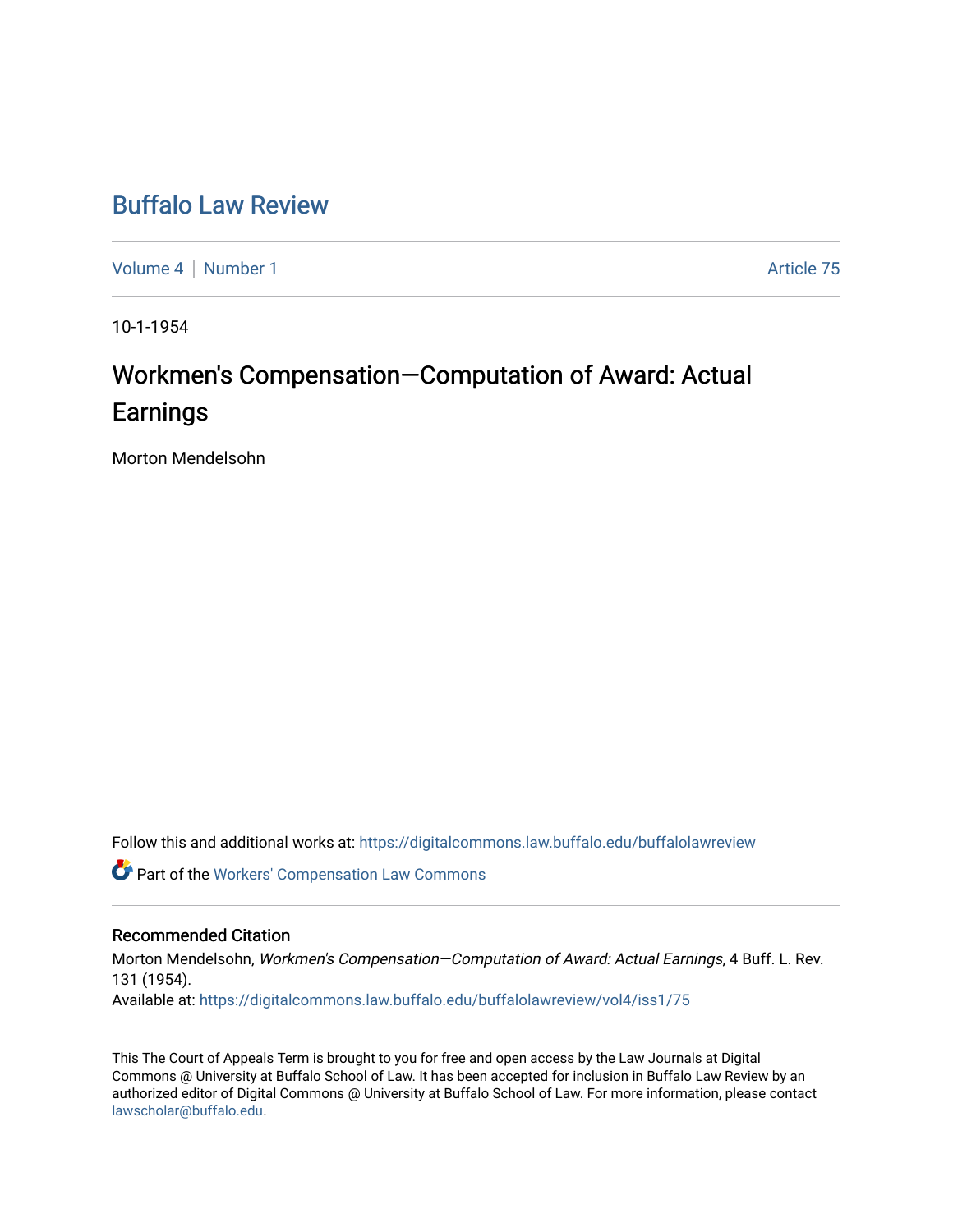### *THE COURT OF APPEALS, 1953 TERM'.*

#### *Computation of Award: Actual Earnings*

Whether earnings which claimant would have received but for a shutdown of his factory occasioned by a strike in another plant should be considered together with earnings actually received in determining claimant's wage-earning capacity was decided in the negative in *Croce v. Ford Motor Co. <sup>5</sup>*

The statute provides that in cases of temporary partial disability **"...** the compensation shall be two-thirds of the difference between the employee's average weekly wages before the accident and his wage-earning capacity after the accident **. . .** "8 and further, that the wage-earning capacity "shall be determined **by** his actual earnings."<sup>37</sup>

It was held that the employee's *capacity* to earn more or less during the disability period was immaterial, the sole criterion being wages *actually received* **by** him. The court relied on *Matise v. Munro Waterproofing Co.,""* wherein an award based on "medical evidence" that claimant's earning capacity had been reduced fifty per cent was set aside on the ground that where actual earnings are present,<sup>39</sup> consideration of other factors is improper.

But whether the *Matise* and *Croce* cases **firmly** hold that actual earnings are the sole measure of the rate of compensation under all circumstances may be questioned. In *Mikno v. Endicott Johnson Corp.,4* where earnings were reduced when a factory closed because of general business conditions, it was said:

We do not regard . . **.** *Matise v. Munro Waterproofing Co.* . **.** . as mandating that actual earnings are the exclusive basis for determining earning capacity under all circumstances and regardless of the cause of reduced earnings.41

Also, in *Block v. Ready-Froelich, Inc.*,<sup>42</sup> the court was of the opinion that in case of a general business decline, the disabled worker should not be saved by compensation from bearing the burden shared by his fellow-workers. **And** other cases have indi-

<sup>35. 307</sup> N. Y. 125, 120 N. E. 2d 527 (1954).<br>36. Workmen's Compensation Law § 15 (5)

*<sup>37.</sup> Id. §* **15** (5-a). **38. 293 N.** Y. 496, **58 N. E. 2d 511** (1944).

<sup>39.</sup> In the absence of any actual earnings the Board can hear other evidence and fix a "reasonable" compensation rate. WORKMEN's COMPENSATION LAW § 15 (5-a); Sammis v. Queens Borough G. & E. Co., 257 App. Div. 58, 12 N. Y. S. 2d 286 (3d Dep'i)<br>1939).<br>40. 278 App. Div. 598. 102 N. Y. S. 2d 45 (3d Dep't 1951)

<sup>41.</sup> *Id.* at **599. 102 N.** Y. **S. 2d** at **45.**

<sup>42. 240</sup> **App.** Div. **9, 269 N.** Y. Supp. **284 (3d** Dep't 1934), *appeal dismissed, 264* **N.** Y. **618, 191 N. E. 595** (1934).